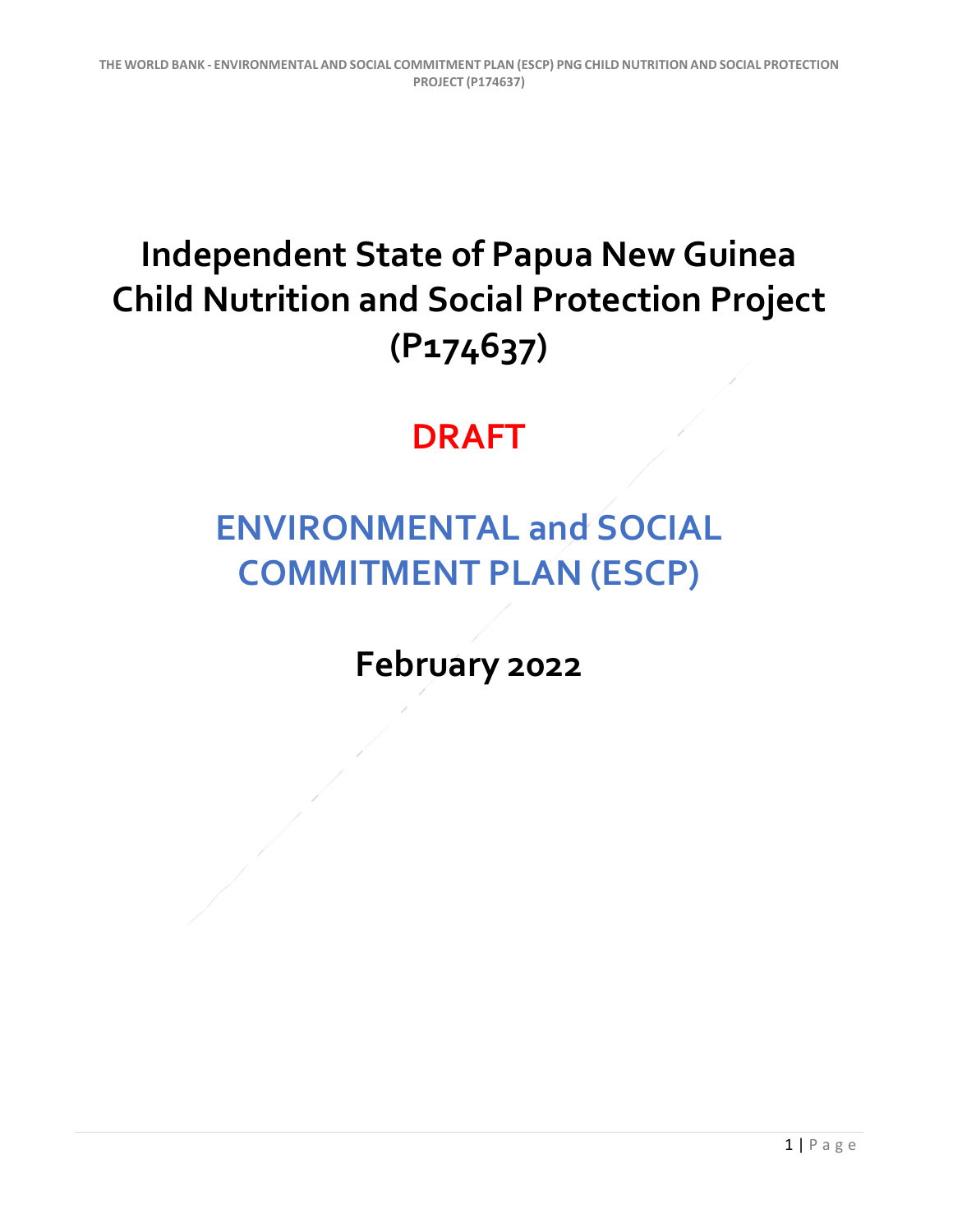## **ENVIRONMENTAL AND SOCIAL COMMITMENT PLAN**

- 1. The Independent State of Papua New Guinea (the Recipient) shall implement the Child Nutrition and Social Protection Project (the Project), with the involvement of the following Ministries/agencies/units: Department of Justice and Attorney General, National Department of Health, and Department for Community Development and Religion and other implementing partners. The International Development Association (hereinafter the Association) and the International Bank for Reconstruction and Development and the International Development Association acting as administrator of the Papua New Guinea and Pacific Islands Umbrella Facility Multi‐Donor Trust Fund, have agreed to provide financing for the Project.
- 2. The Recipient shall implement material measures and actions so that the Project is implemented in accordance with the Environmental and Social Standards (ESSs). This Environmental and Social Commitment Plan (ESCP) sets out material measures and actions, any specific documents or plans, as well as the timing for each of these.
- 3. The Recipient shall also comply with the provisions of any other E&S documents required under the ESF and referred to in this ESCP, such as the Social Assessment / Social Management Plan (SA / SMP), Stakeholder Engagement Plan (SEP), Labor Management Procedures, and Gender Based Violence Action Plan and the timelines specified in those E&S documents.
- 4. The Recipient is responsible for compliance with all requirements of the ESCP even when implementation of specific measures and actions is conducted by the Ministry, agency or unit referenced in 1. above.
- 5. Implementation of the material measures and actions set out in this ESCP shall be monitored and reported to the Association by the Recipient as required by the ESCP and the conditions of the legal agreement, and the Association shall monitor and assess progress and completion of the material measures and actions throughout implementation of the Project.
- 6. As agreed by the Association and the Recipient, this ESCP may be revised from time to time during Project implementation, to reflect adaptive management of Project changes and unforeseen circumstances or in response to assessment of Project performance conducted under the ESCP itself. In such circumstances, the Recipient shall update the ESCP to reflect the agreed‐upon changes. Agreement on changes to the ESCP shall be documented through the exchange of letters signed between the Association and the Recipient. The Recipient shall promptly disclose the updated ESCP.
- 7. Where Project changes, unforeseen circumstances, or Project performance result in changes to the risks and impacts during Project implementation, the Recipient shall provide additional funds, if needed, to implement actions and measures to address such risks and impacts.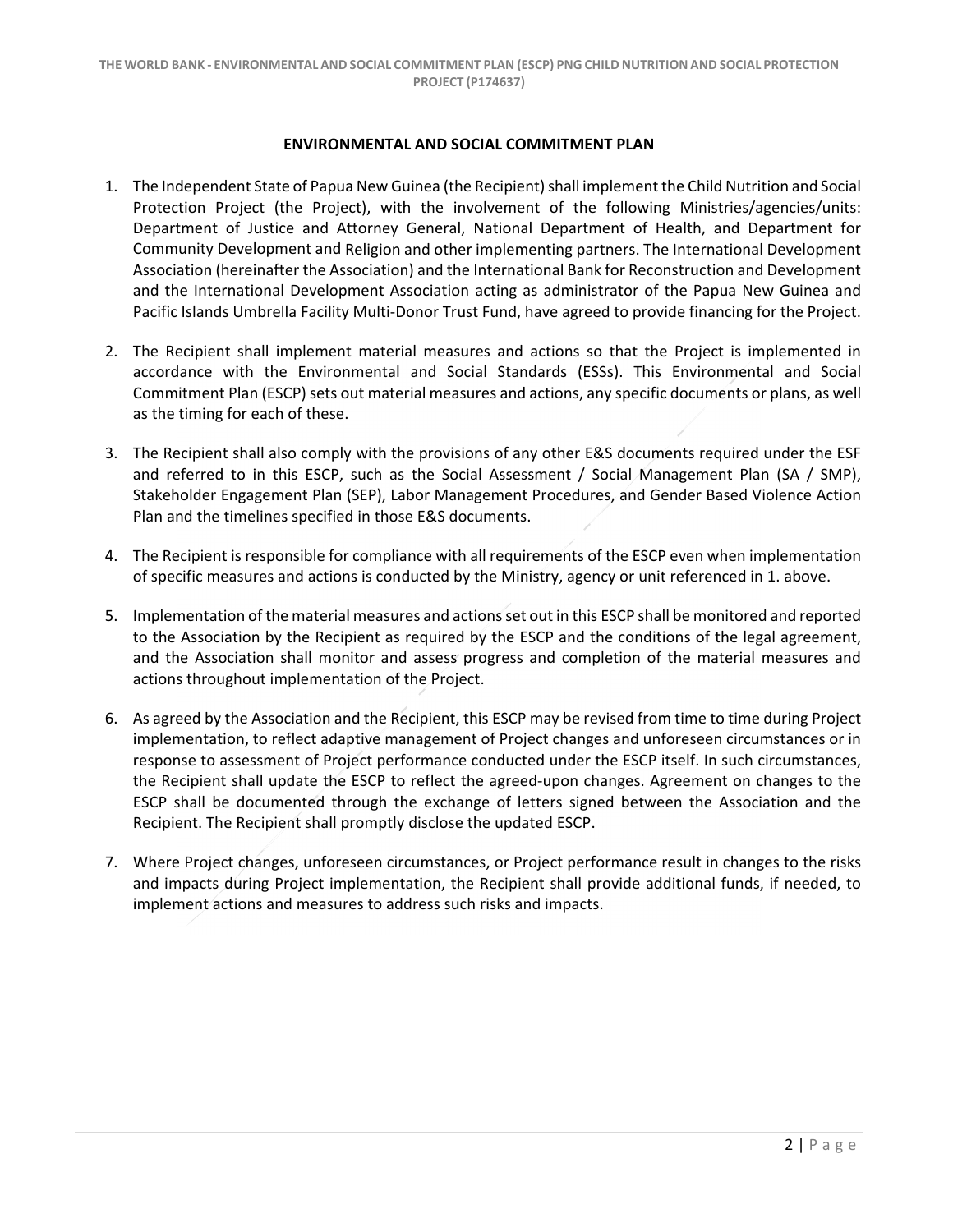| <b>MATERIAL MEASURES AND ACTIONS</b> |                                                                                                                                                                                                                                                                                                                                                                                                                                                                                                                                                                                                                                                                                               | <b>TIMEFRAME</b>                                                                                                                                                                                                                                                                                                                                               | <b>RESPONSIBILE ENTITY/AUTHORITY</b>                                                                                                                                                                 |  |
|--------------------------------------|-----------------------------------------------------------------------------------------------------------------------------------------------------------------------------------------------------------------------------------------------------------------------------------------------------------------------------------------------------------------------------------------------------------------------------------------------------------------------------------------------------------------------------------------------------------------------------------------------------------------------------------------------------------------------------------------------|----------------------------------------------------------------------------------------------------------------------------------------------------------------------------------------------------------------------------------------------------------------------------------------------------------------------------------------------------------------|------------------------------------------------------------------------------------------------------------------------------------------------------------------------------------------------------|--|
| <b>MONITORING AND REPORTING</b>      |                                                                                                                                                                                                                                                                                                                                                                                                                                                                                                                                                                                                                                                                                               |                                                                                                                                                                                                                                                                                                                                                                |                                                                                                                                                                                                      |  |
| A                                    | <b>REGULAR REPORTING</b><br>Prepare and submit to the Association regular monitoring reports on the<br>environmental, social, health and safety (ESHS) performance of the Project,<br>including but not limited to, the implementation of the ESCP, status of<br>preparation and implementation of the environmental and social (E&S)<br>documents required under the ESCP, stakeholder engagement activities and<br>grievances log, Labor Management Procedures (LMP) implementation,<br>contractor's ESHS implementation (when required for the improvement of<br>physical facilities/equipping the existing facilities), ESHS incidents, and<br>functioning of the grievance mechanism(s). | Six-monthly throughout Project<br>implementation.                                                                                                                                                                                                                                                                                                              | Coordinated by the Department of Justice<br>and Attorney General (DJAG) with inputs<br>from National Department of Health<br>(NDoH) and Department for Community<br>Development and Religion (DfCDR) |  |
| B                                    | <b>INCIDENTS AND ACCIDENTS</b><br>Promptly notify the Association of any incident or accident related to the<br>Project which has, or is likely to have, a significant adverse effect on the<br>environment, the affected communities, the public or workers. Provide<br>sufficient detail regarding the incident or accident, indicating immediate<br>measures taken or that are planned to be taken to address it, and any<br>information provided by any contractor and supervising entity, as<br>appropriate. Subsequently, as per the Association's request, prepare a report<br>on the incident or accident and propose any measures to prevent its<br>recurrence.                      | Minor incidents shall be reflected in<br>the six-monthly reports to the<br>Association, serious and severe<br>incidents shall be reported to the PCU<br>Project Manager and the Association<br>within 24 hours of their occurrence.<br>A report shall be provided to the<br>Association, within a timeframe<br>acceptable to the Association, as<br>requested. | DJAG; NDoH; and DfCDR                                                                                                                                                                                |  |
|                                      | <b>ESS 1: ASSESSMENT AND MANAGEMENT OF ENVIRONMENTAL AND SOCIAL RISKS AND IMPACTS</b>                                                                                                                                                                                                                                                                                                                                                                                                                                                                                                                                                                                                         |                                                                                                                                                                                                                                                                                                                                                                |                                                                                                                                                                                                      |  |
| 1.1                                  | <b>ORGANIZATIONAL STRUCTURE</b><br>a. DJAG shall establish a Project Coordination Unit (PCU) which shall be<br>responsible for implementing Component 3 and for overseeing and<br>reporting on the implementation of the ESCP and the E&S<br>instruments. The PCU shall be maintained with qualified staff and<br>resources to support management of E&S risks including a Social,<br>Environmental and Communication Specialist(full-time); and Gender<br>Based Violence Specialist (part-time). These specialists will also<br>support NDoH and DfCDR.                                                                                                                                      | a. A Social, Environmental and<br>Communication<br>Specialist;<br>and GBV specialist shall be<br>recruited/appointed to the<br>PCU no later than 30 days<br>after the effective date of the<br>legal agreement (Effective<br>Date)<br>and<br>retained<br>throughout<br>Project<br>implementation.                                                              | <b>DJAG</b><br>а.<br>NDoH<br>b.<br><b>DfCDR</b><br>c.                                                                                                                                                |  |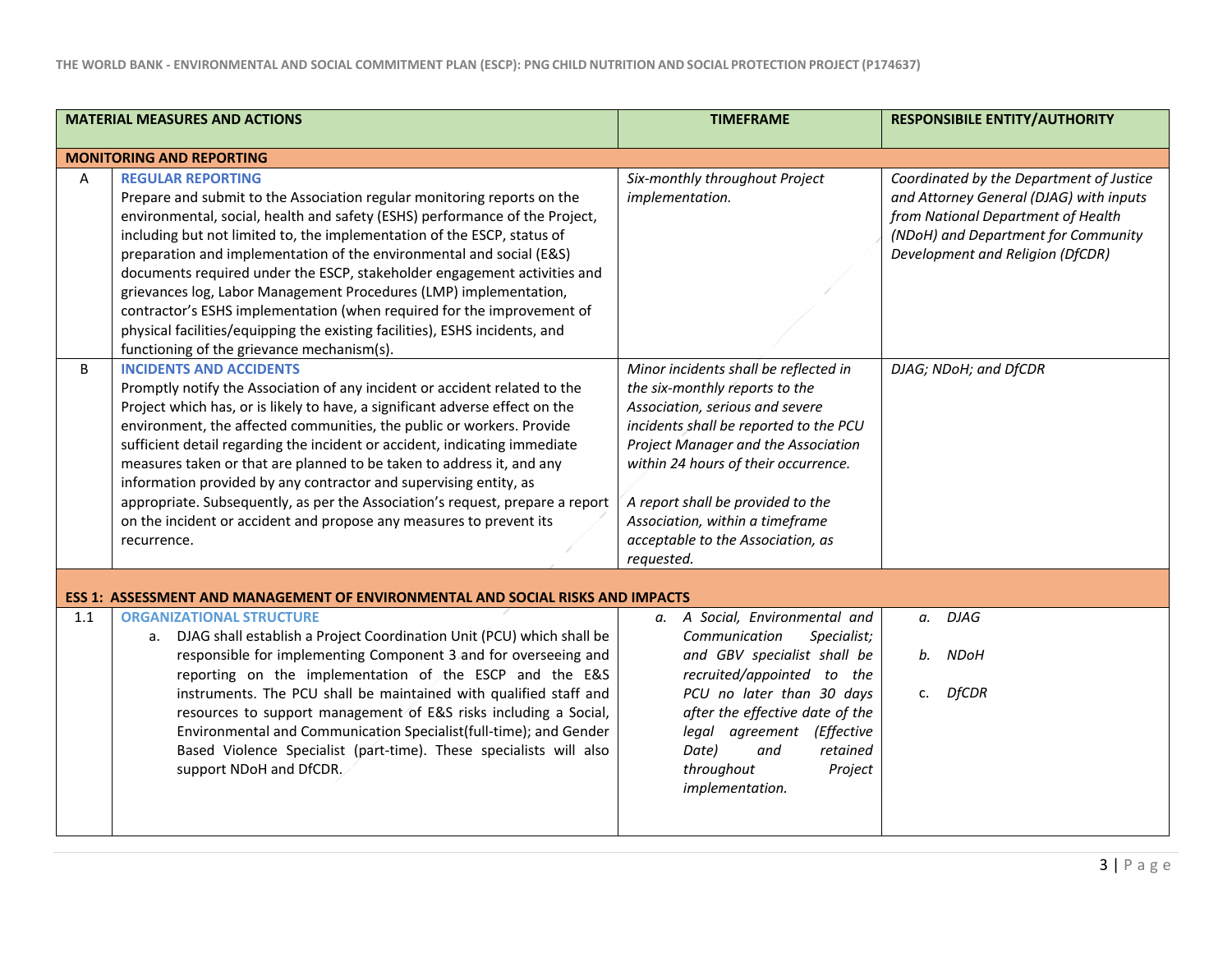|     | <b>MATERIAL MEASURES AND ACTIONS</b>                                                                                                                                                                                                                                                                                                                                                                                               | <b>TIMEFRAME</b>                                                                                                                                                                                                                                                                                        | <b>RESPONSIBILE ENTITY/AUTHORITY</b>  |
|-----|------------------------------------------------------------------------------------------------------------------------------------------------------------------------------------------------------------------------------------------------------------------------------------------------------------------------------------------------------------------------------------------------------------------------------------|---------------------------------------------------------------------------------------------------------------------------------------------------------------------------------------------------------------------------------------------------------------------------------------------------------|---------------------------------------|
|     | b. NDoH shall be responsible for implementing Component 1 and shall<br>establish a Component Management Unit (CMU) responsible for<br>overseeing and reporting on the implementation of the ESCP and E&S<br>instruments for this component. The CMU shall be maintained with<br>qualified staff and resources to support management of E&S risks<br>including and Social, Environmental and Engagement Specialist (part-<br>time). | b. A part-time Social Risk and<br>Engagement Specialist shall<br>be recruited/appointed to the<br>NDoH CMU no later than 60<br>days after the Effective Date<br>retained throughout<br>and<br>Project implementation.                                                                                   |                                       |
|     | DfCDR shall be responsible for implementing Component 2 and shall<br>c.<br>establish a CMU responsible for overseeing and reporting on the<br>implementation of the ESCP and E&S instruments for this<br>component. The CMU shall be maintained with qualified staff and<br>resources to support management of E&S risks including a Social,<br>Environmental and Engagement Specialist (part-time).                               | A part-time Social Risk and<br>c.<br>Engagement Specialist shall<br>be recruited/appointed to the<br>DfCDR CMU no later than 60<br>days after the Effective Date<br>and retained throughout<br>Project implementation.<br>The PCU and CMUs shall be<br>maintained throughout Project<br>implementation. |                                       |
| 1.2 | <b>ENVIRONMENTAL AND SOCIAL ASSESSMENT</b><br>Prepare, disclose, consult, adopt, implement and update the Social<br>Assessment and Management Plan (SA/MP) that has been prepared for the<br>Project, in a manner acceptable to the Association. Update shall consider<br>lessons from early project implementation.                                                                                                               | The SA/MP (dated 2 <sup>nd</sup> February 2022)<br>has been prepared, disclosed<br>consulted and adopted. Implement<br>throughout project; update prior to<br>expansion to additional provinces and<br>within 90 days of the Project mid-term<br>review.                                                | DJAG with inputs from NDoH; and DfCDR |
| 1.3 | <b>MANAGEMENT TOOLS AND INSTRUMENTS</b><br>Prepare, disclose, consult, adopt, implement and update as necessary the<br>sub grant activity instruments including Waste Management Plans, Codes of<br>Environmental and Social Practice (CoESPs) as required in accordance with<br>the SA/MP, in a manner acceptable to the Association.                                                                                             | Before launching the procurement<br>process for the relevant Project<br>activities, and thereafter throughout<br>the carrying out of such activities.                                                                                                                                                   | DJAG; NDoH; and DfCDR                 |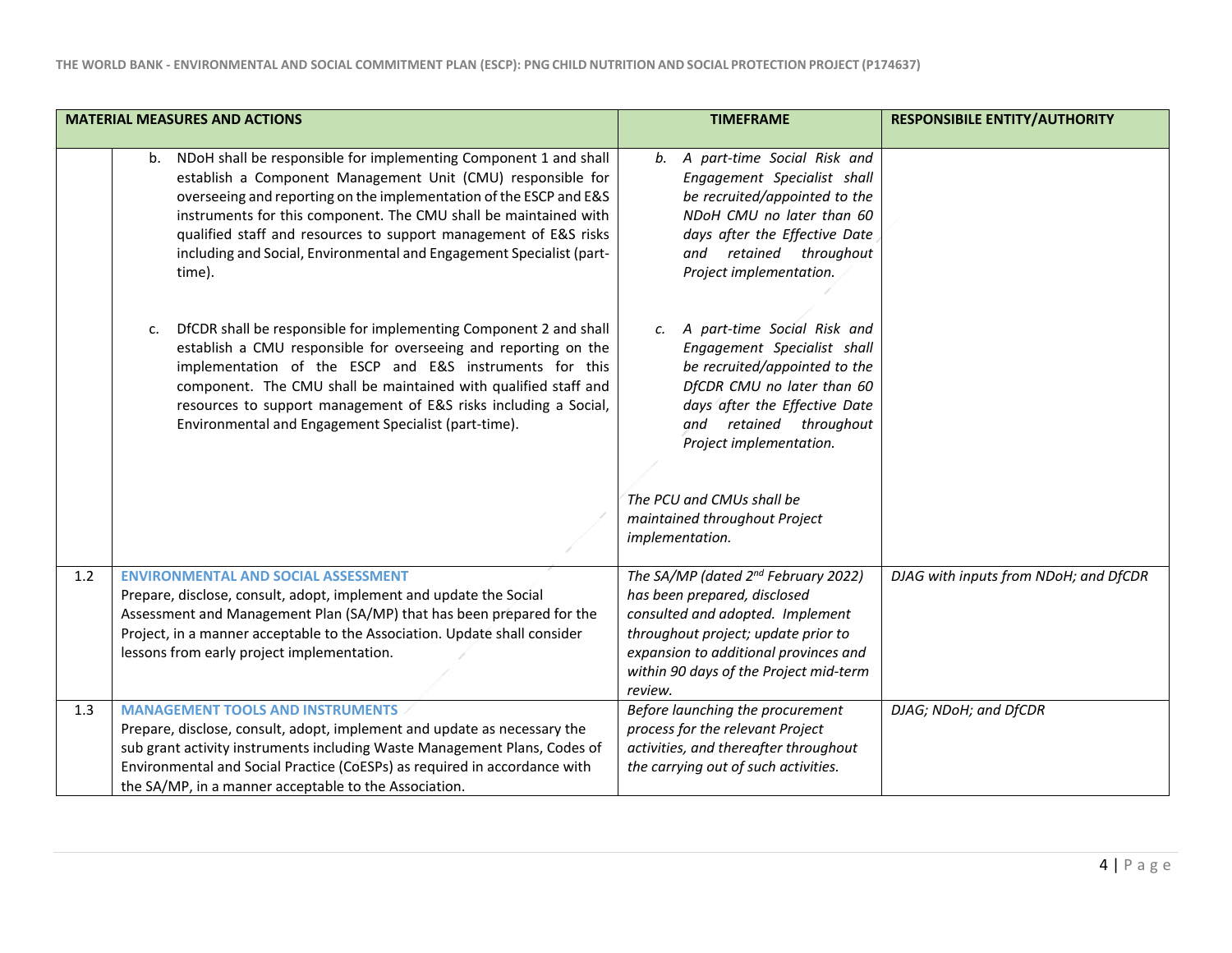|                                            | <b>MATERIAL MEASURES AND ACTIONS</b>                                                                                                                                                                                                                                                                                                                                                                                                                                                                                                                                                                                                                                                                                                                                                                                           | <b>TIMEFRAME</b>                                                                                                                                              | <b>RESPONSIBILE ENTITY/AUTHORITY</b> |
|--------------------------------------------|--------------------------------------------------------------------------------------------------------------------------------------------------------------------------------------------------------------------------------------------------------------------------------------------------------------------------------------------------------------------------------------------------------------------------------------------------------------------------------------------------------------------------------------------------------------------------------------------------------------------------------------------------------------------------------------------------------------------------------------------------------------------------------------------------------------------------------|---------------------------------------------------------------------------------------------------------------------------------------------------------------|--------------------------------------|
| 1.4                                        | <b>MANAGEMENT OF IMPLEMETING PARTNERS AND CONTRACTORS</b><br>a. Incorporate the relevant aspects of this ESCP, including, inter alia, the                                                                                                                                                                                                                                                                                                                                                                                                                                                                                                                                                                                                                                                                                      | Before launching the procurement<br>а.<br>process                                                                                                             | DJAG; NDoH; and DfCDR                |
|                                            | SA/SMP, SEP, CoESP and relevant other instruments, the LMP and<br>relevant ESS2 requirements, and any other required ESHS measures, into<br>the ESHS specifications of the procurement documents and/or<br>agreements/contracts with implementing partners and contractors.                                                                                                                                                                                                                                                                                                                                                                                                                                                                                                                                                    | During the implementation of the<br>b.<br>agreement/contract                                                                                                  |                                      |
|                                            | b. Thereafter ensure that the implementing partners and other contractors<br>comply with the ESHS specifications of their respective<br>agreement/contracts.                                                                                                                                                                                                                                                                                                                                                                                                                                                                                                                                                                                                                                                                   |                                                                                                                                                               |                                      |
| 1.5                                        | Ensure that the consultancies, studies, capacity building, training, and any<br>other technical assistance activities under the Project are carried out in<br>accordance with terms of reference acceptable to the Association, that are<br>consistent with the ESSs.                                                                                                                                                                                                                                                                                                                                                                                                                                                                                                                                                          | The respective terms of reference and<br>outputs shall be submitted to the<br>Association for review and no<br>objection throughout Project<br>implementation | DJAG; NDoH; and DfCDR                |
|                                            | Ensure that any outputs from the technical assistance activities are<br>consistent with the ESSs                                                                                                                                                                                                                                                                                                                                                                                                                                                                                                                                                                                                                                                                                                                               |                                                                                                                                                               |                                      |
| 1.6                                        | <b>EXCLUSIONS:</b><br>The following types of activities shall not be eligible for financing under the<br>Project:<br>Activities that may cause long term, permanent and/or irreversible<br>(e.g. loss of major natural habitat) adverse impacts;<br>Activities with moderate, substantial or high levels of environmental<br>$\bullet$<br>risk;<br>Activities that have high probability of causing serious adverse<br>effects to human health and/or the environment<br>Activities with high levels of social risk;<br>٠<br>Activities that may affect lands or rights of indigenous people or<br>other vulnerable minorities;<br>Activities that may involve resettlement or land acquisition or<br>$\bullet$<br>adverse impacts on cultural heritage; and<br>Other excluded activities set out in the SA/MP of the Project. | These exclusions shall be applied prior<br>to the commencement of any project<br>activities                                                                   | DJAG; NDoH; and DfCDR                |
| <b>ESS 2: LABOR AND WORKING CONDITIONS</b> |                                                                                                                                                                                                                                                                                                                                                                                                                                                                                                                                                                                                                                                                                                                                                                                                                                |                                                                                                                                                               |                                      |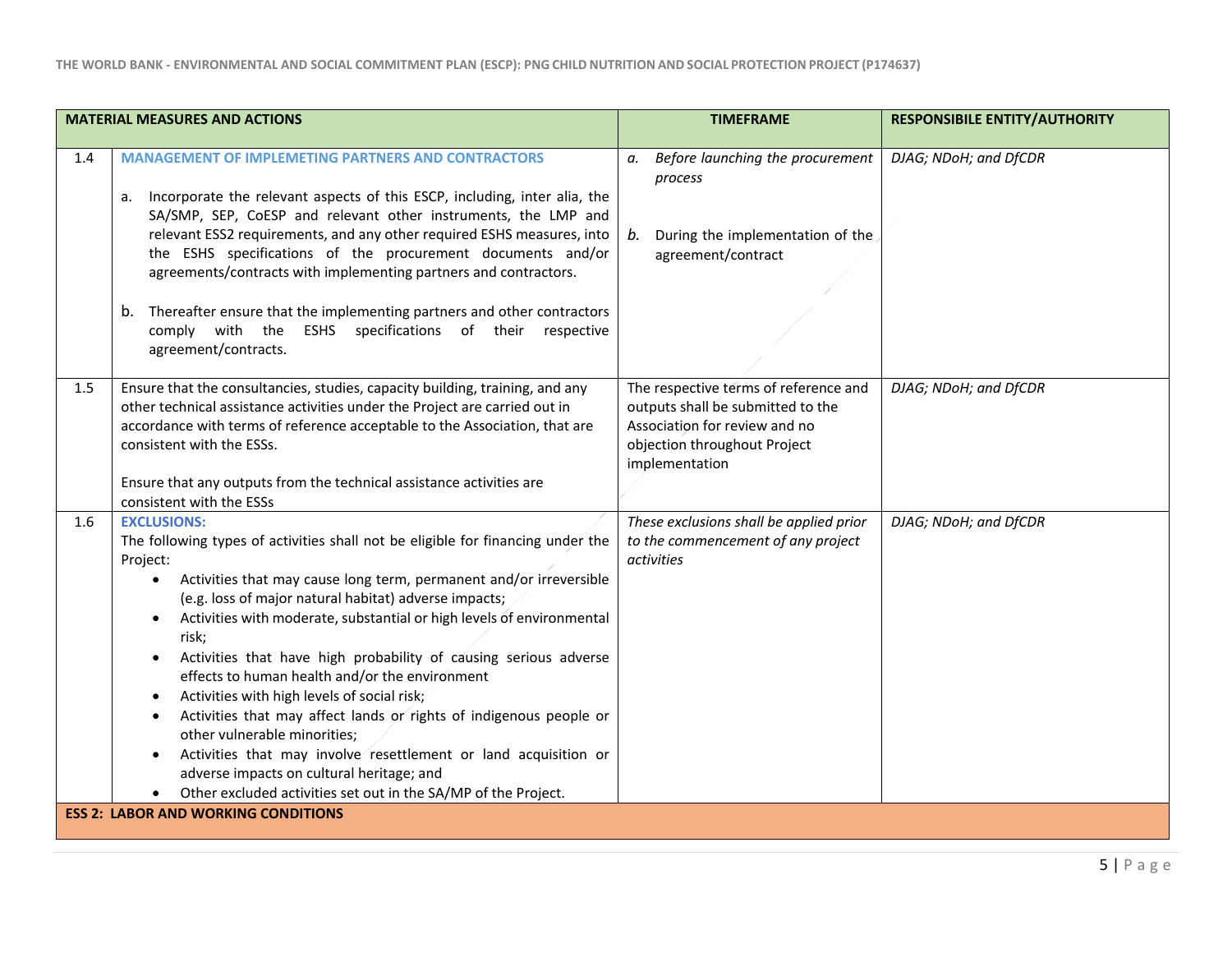| The LMP (dated 2 <sup>nd</sup> February 2022)<br>has been prepared, disclosed,<br>consulted and adopted. Implement<br>throughout Project Implementation.<br>Maintain and operate throughout<br>Project Implementation. | DJAG; NDoH; and DfCDR |
|------------------------------------------------------------------------------------------------------------------------------------------------------------------------------------------------------------------------|-----------------------|
|                                                                                                                                                                                                                        |                       |
|                                                                                                                                                                                                                        | DJAG; NDoH; and DfCDR |
| Throughout Project implementation                                                                                                                                                                                      | DJAG; NDoH; and DfCDR |
| Throughout Project implementation.                                                                                                                                                                                     | DJAG; NDoH; and DfCDR |
| Throughout Project implementation.                                                                                                                                                                                     | DJAG; NDoH; and DfCDR |
|                                                                                                                                                                                                                        |                       |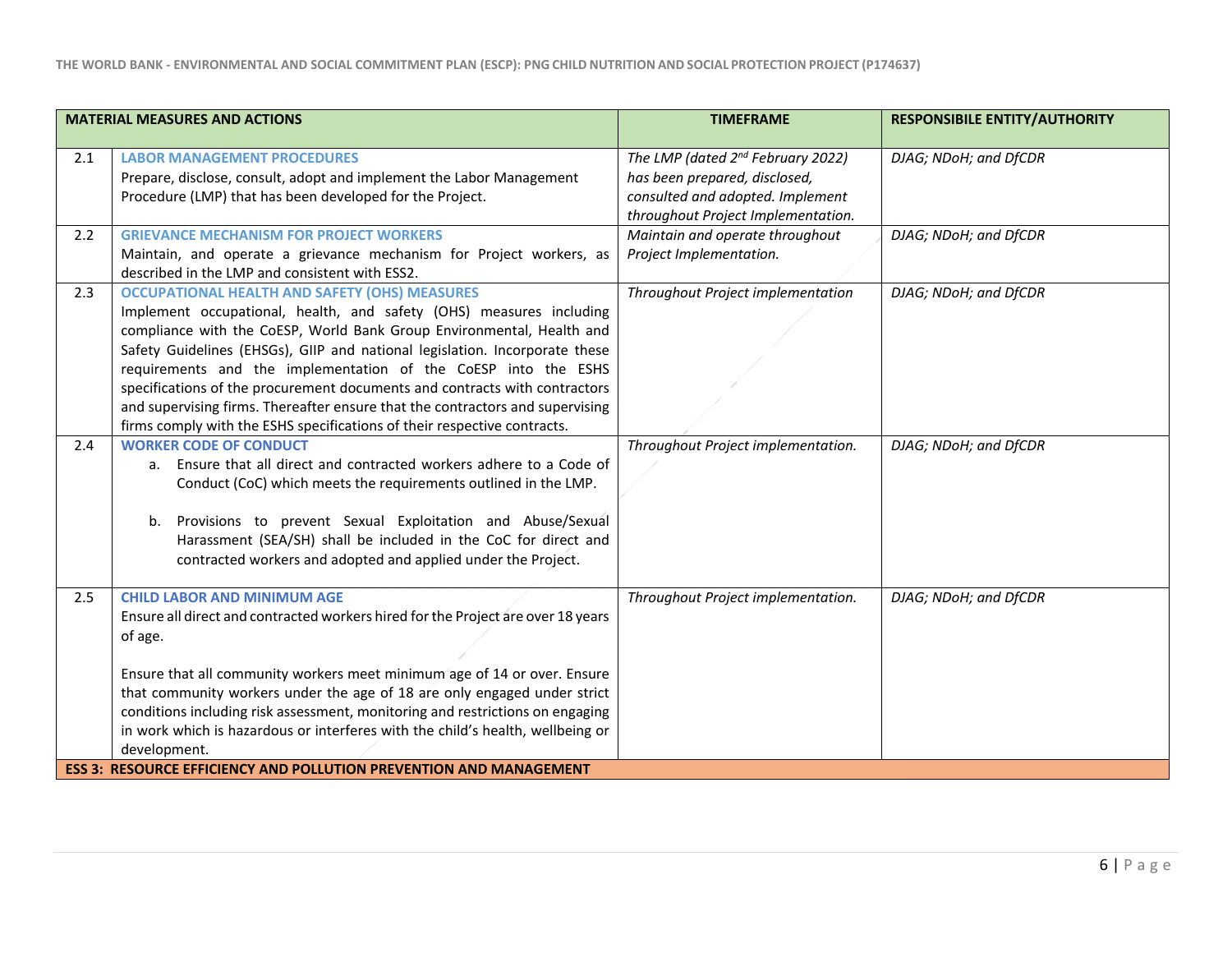| <b>MATERIAL MEASURES AND ACTIONS</b>   |                                                                                                      | <b>TIMEFRAME</b>                      | <b>RESPONSIBILE ENTITY/AUTHORITY</b> |  |
|----------------------------------------|------------------------------------------------------------------------------------------------------|---------------------------------------|--------------------------------------|--|
|                                        |                                                                                                      |                                       |                                      |  |
| 3.1                                    | Relevant aspects of this standard shall be considered, as needed, under                              | Prior to the procurement of items     | DJAG; NDoH; and DfCDR                |  |
|                                        | action 1.3 above, including, inter alia, measures to manage e-wastes and                             | which may require management of       |                                      |  |
|                                        | other types of hazardous and non-hazardous wastes and requirements                                   | waste or commencement of              |                                      |  |
|                                        | outlined in the CoESP.                                                                               | immunization activities; and prior to |                                      |  |
|                                        |                                                                                                      | carrying out any works.               |                                      |  |
|                                        | <b>ESS 4: COMMUNITY HEALTH AND SAFETY</b>                                                            |                                       |                                      |  |
| 4.1                                    | Implement measures outlined in the SA/SMP to minimize the potential for                              | Throughout Project implementation.    | DJAG; NDoH; and DfCDR                |  |
|                                        | community exposure to communicable diseases; ensure that individuals or                              |                                       |                                      |  |
|                                        | groups who, because of their circumstances, may be disadvantaged or                                  |                                       |                                      |  |
|                                        | vulnerable, have access to the development benefits resulting from the                               |                                       |                                      |  |
|                                        | Project; and prevent and respond to sexual exploitation and abuse, and                               |                                       |                                      |  |
|                                        | sexual harassment.                                                                                   |                                       |                                      |  |
| 4.3                                    | <b>GBV AND SEA RISKS</b>                                                                             | Throughout Project implementation.    | DJAG; NDoH; and DfCDR                |  |
|                                        | Implement and update as needed the project's Gender and Gender-Based                                 |                                       |                                      |  |
|                                        | Violence Action Plan (Gender and GBV Action Plan), to assess and manage                              |                                       |                                      |  |
|                                        | the risks of gender-based violence (GBV) and sexual exploitation and abuse                           |                                       |                                      |  |
|                                        | (SEA).                                                                                               |                                       |                                      |  |
|                                        | ESS 5: LAND ACQUISITION, RESTRICTIONS ON LAND USE AND INVOLUNTARY RESETTLEMENT                       |                                       |                                      |  |
| 5.1                                    | Not relevant                                                                                         |                                       |                                      |  |
|                                        | ESS 6: BIODIVERSITY CONSERVATION AND SUSTAINABLE MANAGEMENT OF LIVING NATURAL RESOURCES              |                                       |                                      |  |
| 6.1                                    | Not relevant                                                                                         |                                       |                                      |  |
|                                        | ESS 7: INDIGENOUS PEOPLES/SUB-SAHARAN AFRICAN HISTORICALLY UNDERSERVED TRADITIONAL LOCAL COMMUNITIES |                                       |                                      |  |
|                                        |                                                                                                      |                                       |                                      |  |
| 7.1                                    | <b>INDIGENOUS PEOPLES:</b>                                                                           | Throughout Project Implementation.    | DJAG; NDoH; and DfCDR                |  |
|                                        | Implement measures outlined in the SA/SMP and the SEP to promote the                                 |                                       |                                      |  |
|                                        | inclusion of Indigenous Peoples (IPs) in a manner consistent with ESS7 and                           |                                       |                                      |  |
|                                        | acceptable to the Association to make sure that IPs are fully consulted in a                         |                                       |                                      |  |
|                                        | culturally-appropriate manner about and have opportunities to benefit from                           |                                       |                                      |  |
|                                        | the Project activities in a manner acceptable to the Association.                                    |                                       |                                      |  |
| <b>ESS 8: CULTURAL HERITAGE</b>        |                                                                                                      |                                       |                                      |  |
| 8.1                                    | Not relevant                                                                                         |                                       |                                      |  |
|                                        |                                                                                                      |                                       |                                      |  |
|                                        |                                                                                                      |                                       |                                      |  |
| <b>ESS 9: FINANCIAL INTERMEDIARIES</b> |                                                                                                      |                                       |                                      |  |
|                                        |                                                                                                      |                                       |                                      |  |